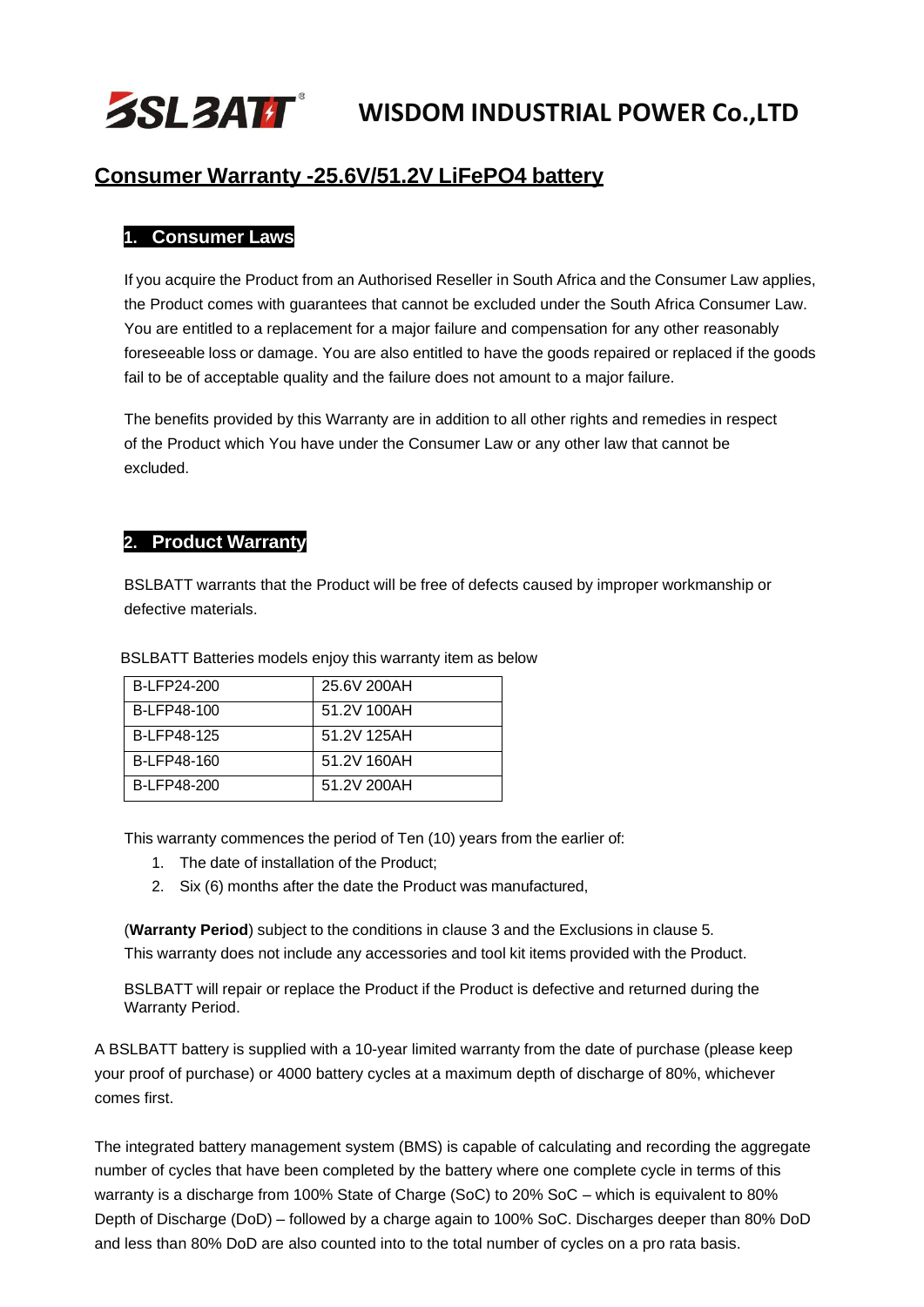# **SSL3ATT**

# **WISDOM INDUSTRIAL POWER Co.,LTD**

The 10 year limited warranty period assumes no more than one full cycle per 24hr period. In the event of a valid warranty claim the manufacturer will, at its discretion, supply a new or re-conditioned BSLBATT battery dependent on how many years have passed since the date of purchase or how many cycles the battery has undertaken.

One cycle is defined as a complete charge and discharge. Meaning that a complete charge of 100% and discharge of 100% is achieved to equal 1 complete cycle. In most cases a lithium battery will be discharged to 80% therefore leaving a remaining 20%. This information is stored in the battery BMS and upon its next charge and re-charge the 1 cycle will be calculated.

BSL LiFePO4 batteries can be cycled multiple times a day without affecting the warranty. The warranty conditions set out are 10 years / 4000 cycles @ 80% DoD or 10 years / 3000 cycles @ 100%.

| Free Replacement (months) | Repair (months) | Total Warranty (months) |
|---------------------------|-----------------|-------------------------|
| 60                        | 60              | 120                     |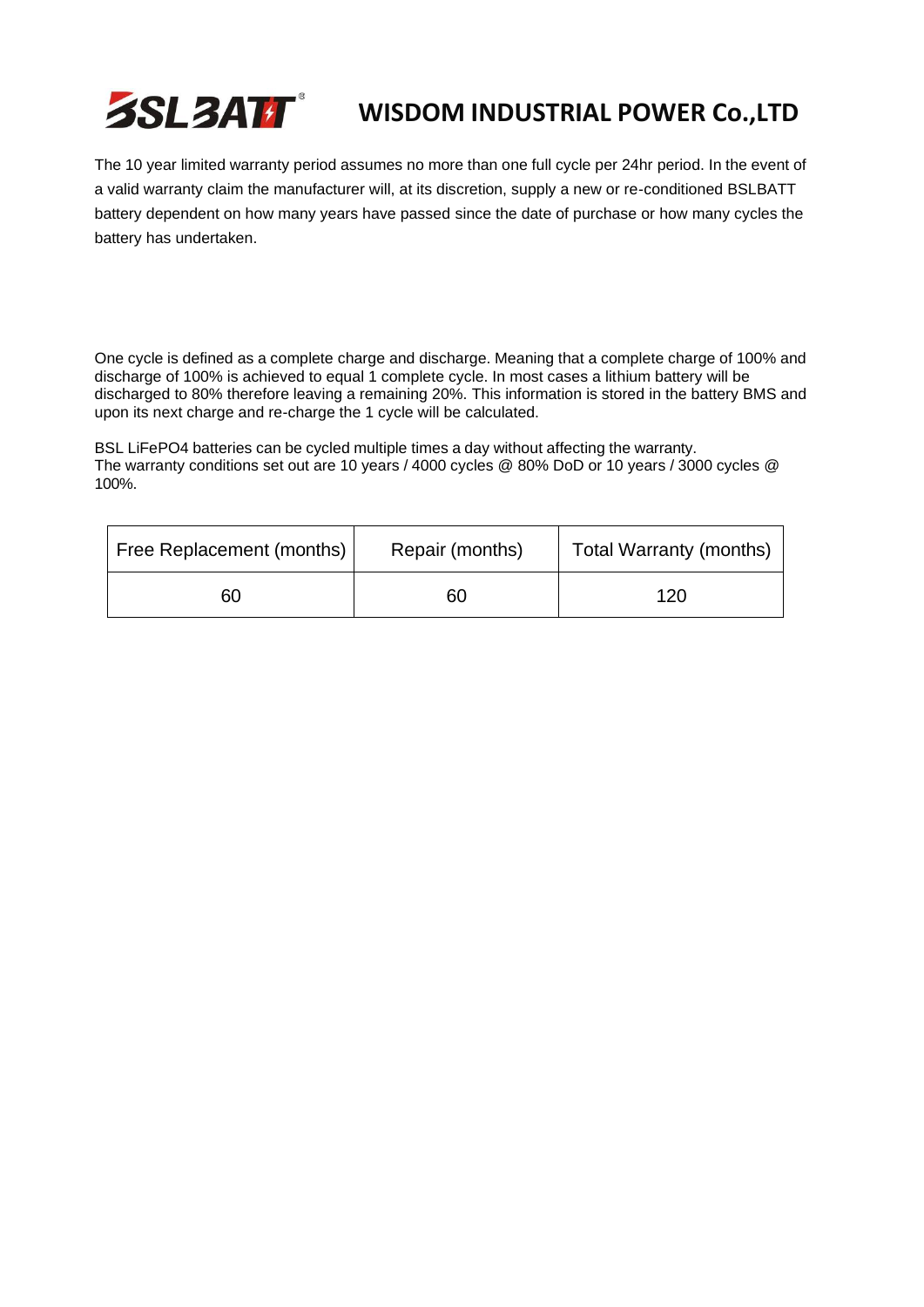

#### **3. Warranty Claims**

- 1. Contact the original point of purchase for instructions.
- 2. The battery must only be returned in compliance with the transport and packaging regulations

ruling at the date of return. Failure to do this may result in the carrier refusing to ship the battery.

- 3. Free replacement: BMS, CELLS, New battery depend on the battery status.
- 4. Repair: we will provide the necessary training and materials: BMS, CELLS, Accessories to

local distributors. Then our local agent will help customers to maintain the batteries.

### **4. Warranty Conditions**

The warranties in respect of the Product only apply if the Product.

- 1. Is purchased from BSLBATT or an Authorised Reseller in the Territory.
- 2. Has the official BSLBATT serial number.
- 3. Is installed in a battery module in the Territory.
- 4. Is installed, operated and maintained in accordance with the Product Instructions.
- 5. Be used on a daily cycle basis and only for energy storage system.
- 6. The firmware of battery must be updated to special firmware version, such firmware is available from BSLBATT, or Authorised Reseller.
- 7. If there is no communication, including on grid or off grid, the inverter settings must be confirmed by BSLBATT, or Authorised Reseller.
- 8. Working temperature: 0℃~45℃charging and -10℃~45℃ discharging.
- 9. The seal is protected well on the battery casing.

The warranty would be inapplicable if the defect in or failure of the Product's performance is attributable to your misuse, abuse, accident or non-observance of the Product.

### **5. Claim**

Claims can be made to the Authorised Reseller from whom the Product was purchased or from BSLBATT directly.

You must, within 48 hours of a defect being discovered, notify BSLBATT of a claim by:

- 1. If You registered the Product, completing the claim form on the BSLBATT website;
- 2. If You did not register the Product, completing the warranty card provided with the Product at the time of purchase and either emailing a copy to BSLBATT at the below email address, or delivery or emailing the warranty card to the Authorised Reseller from whom the Product was purchased.

In order to claim under this Warranty, You must: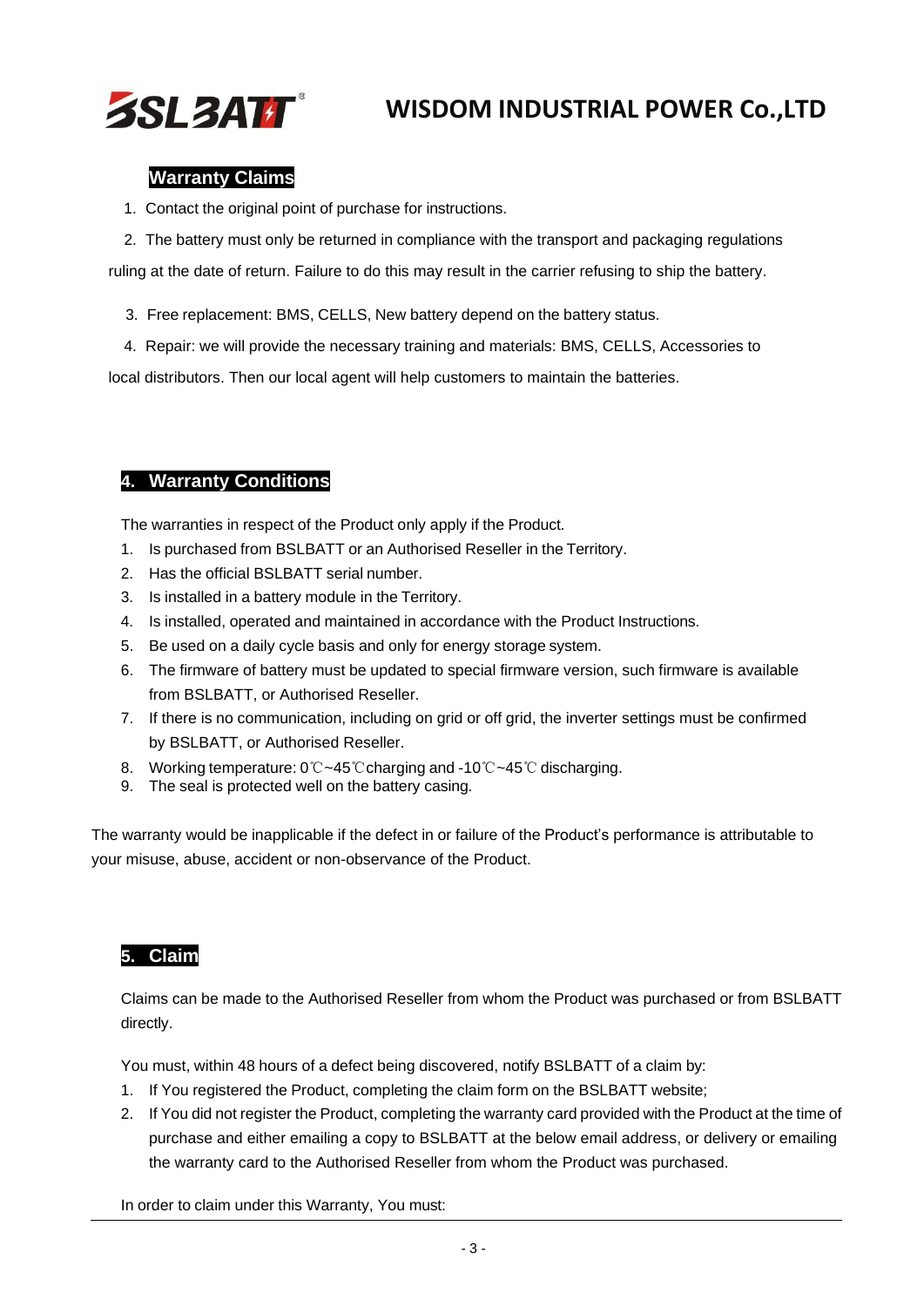

- 1. Present the certificate of warranty declaration in its original form;
- 2. Submit the invoice for the procurement of the Product indicating the date of delivery;
- 3. Provide the BSLBATT system log data recorded by the Product as an indication of whether or not the Minimum Capacity has been achieved (but this would not be determative).

To make a claim to BSLBATT directly, please contact:

**Address**: 7021-7022, E-Commerce Industrial Park, Huizhou Road, Huicheng Dist., Huizhou, Guangdong, China. **Telephone**: +86 0752 2819 469 **Mob:** +86 188 2486 5778 **Email**: [inquiry@bsl-battery.com](mailto:inquiry@bsl-battery.com)

BSLBATT may contact You for further information regarding a defect. BSLBATT may require You to complete root analysis testing of the Product to provide evidence supporting the claim. Final verification of the claim will be made by BSLBATT.

If You dispute BSLBATT's verification of the claim, the Product must be evaluated by an South Africa government certified testing lab or a certified 3rd party testing company. You will bear the cost of any 3rd party evaluation service charge (unless your claim is proven to be valid, in which case BSLBATT will be responsible for the testing costs).

If any testing of the Product's capacity is required, the testing must occur in the following conditions

- a) The ambient temperature of the Product must be  $25^{\circ}C \pm 2^{\circ}C$
- b) The initial temperature of the battery pods must be  $25^{\circ}C \pm 1^{\circ}C$
- c) Power shall be discharged by the Product at 10A as measured at the 56-57V DC link from an initial 100% charge capacity.

If the Product is no longer available, BSLBATT may, at its discretion, replace the Product with a refurbished product or different product or parts with equivalent functions and performance according to the latest technical information available.

#### **6. Exclusions of Warranty**

To the extent permitted by law, BSLBATT excludes all liability for the Product to the extent that any damage or defect has been caused or contributed to by the following:

- 1. If the seal is broken on the battery casing.
- 2. Inverter or charger failure;
- 3. The Product being installed with inverters or charger which have not been certified by BSLBATT;
- 4. You treating the Product improperly, negligently or in any other inappropriate way, including using the Product outside the recommended ambient temperature condition in accordance with the Product Instructions;
- 5. Transportation, including but not limited by dropping, trampling, deforming, impacting, or spearing with a sharp item;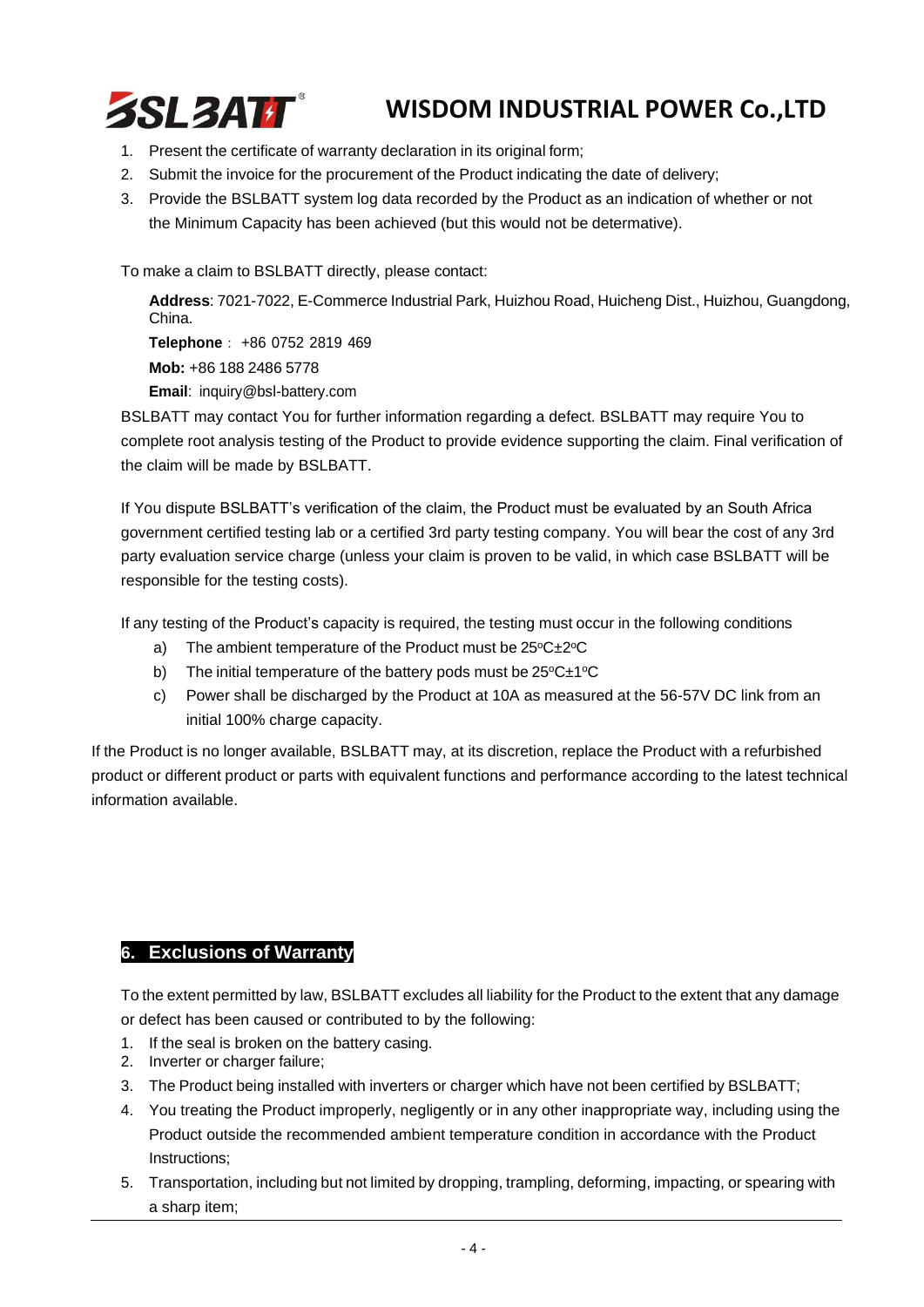

- 6. Storage, installation, commissioning, modification or repair of the Product that has been performed by a person other than BSLBATT or a BSLBATT's certified installer;
- 7. Abuse, misuse, negligence, accidents or force majeure events, including but not limited to lightning, flood, fire, extreme cold weather, or other events outside the reasonable control of BSLBATT;
- 8. Any attempt to extend or reduce the life of the product without written confirmation from BSLBATT, whether by physical means, programming or others;
- 9. Removal and reinstallation at another place from the original installation without the written confirmation from BSLBATT;
- 10. Water, conductive dust or corrosive gas;
- 11. The Product has been connected with different type battery modules;
- 12. Failure to install, operate or maintain the product in accordance with the Product Instructions;
- 13. Normal wear and tear or deterioration, or superficial defects, dents or marks that impact the performance of the Product;
- 14. Theft or vandalism of the Product or any of its components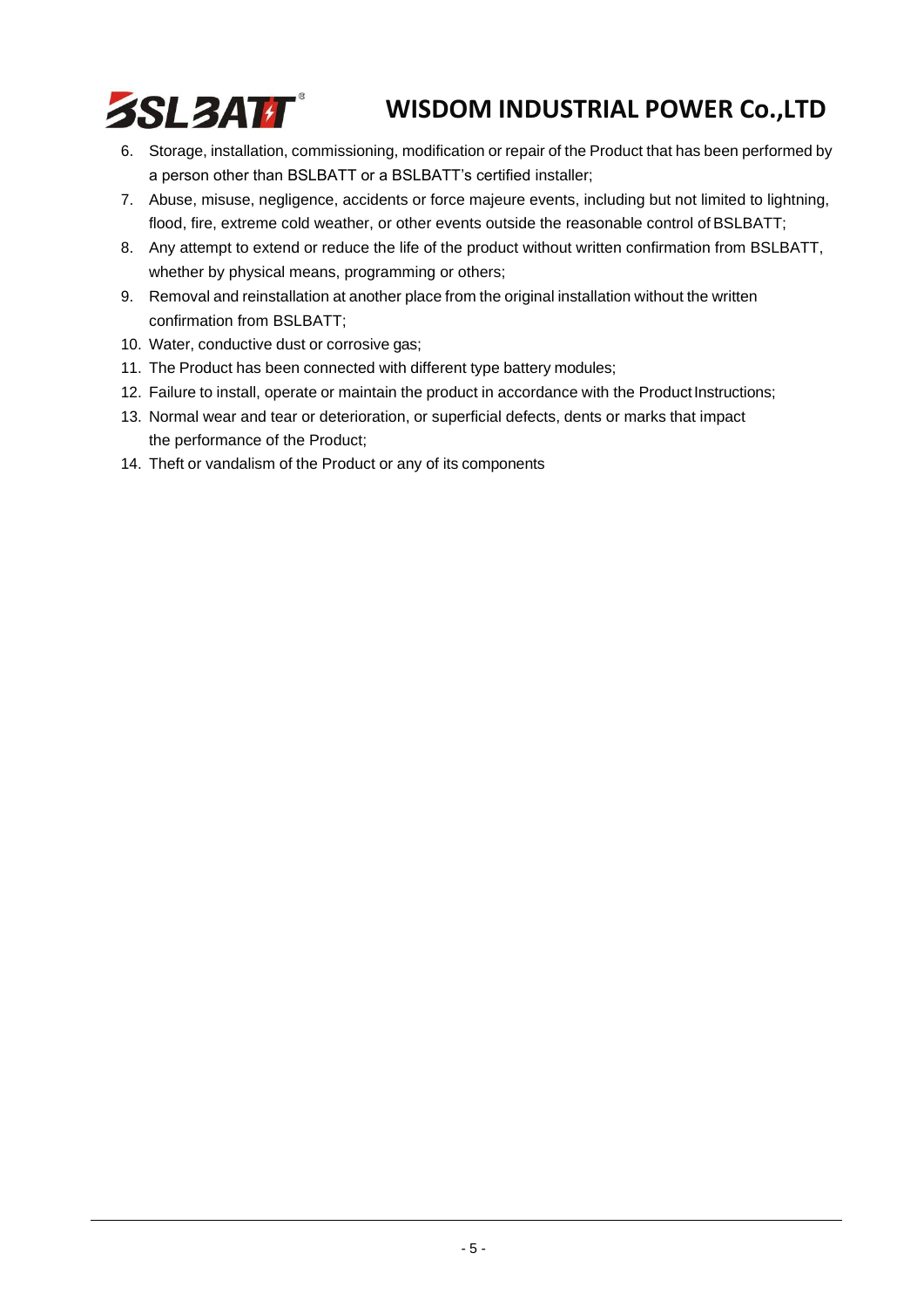

#### **7. General provisions**

This warranty is subject to the law of the South Africa.

If any provision in this document is unenforceable, illegal or void or makes this document or any part of it unenforceable, illegal or void, then that provision is severed and the rest of this document remains in force.

If any provision in this document is unenforceable, illegal or void in 1 jurisdiction but not in another jurisdiction or makes this document or any part of it unenforceable, illegal or void in 1 jurisdiction but not in another jurisdiction, then that provision is severed only in respect of the operation of this document in the jurisdiction where it is unenforceable, illegal or void.

### **8. Definitions**

**In this document:**

- 1. **Authorised Reseller** means an approved BSLBATT retailer or distributor in the Territory.
- 2. **Consumer Law** means: South Africa Consumer Law
- 3. **Minimum Capacity** means at least 70% of the Nominal Capacity at the end of 7 years of Warranty Period. And Minimum Capacity of 10 years of Warranty Period would be not less than 60% of the Capacity at the end of 7 years Warranty Period.
- 4. **Nominal Energy** means the initially rated capacity of the Product as printed on the label of the Product.
- 5. **Product** means 25.6V/51.2V LiFePO4 batteries manufactured byBSLBATT;
- 6. **Product Instructions** means the instructions and manuals issued by BSLBATT with the Product that set out how the Product should be installed and operated.
- 7. **BSLBATT** means WISDOM INDUSTRIAL POWER Co.,LTD. Address:1208, CITIC City Times Tower B, Wenming 1st Rd, Huicheng District, Huizhou, Guangdong Province, China.
- 8. **Territory** means all the countries in South Africa, depending on where the Product was purchased.
- 9. **You** means the natural person that acquired the Product.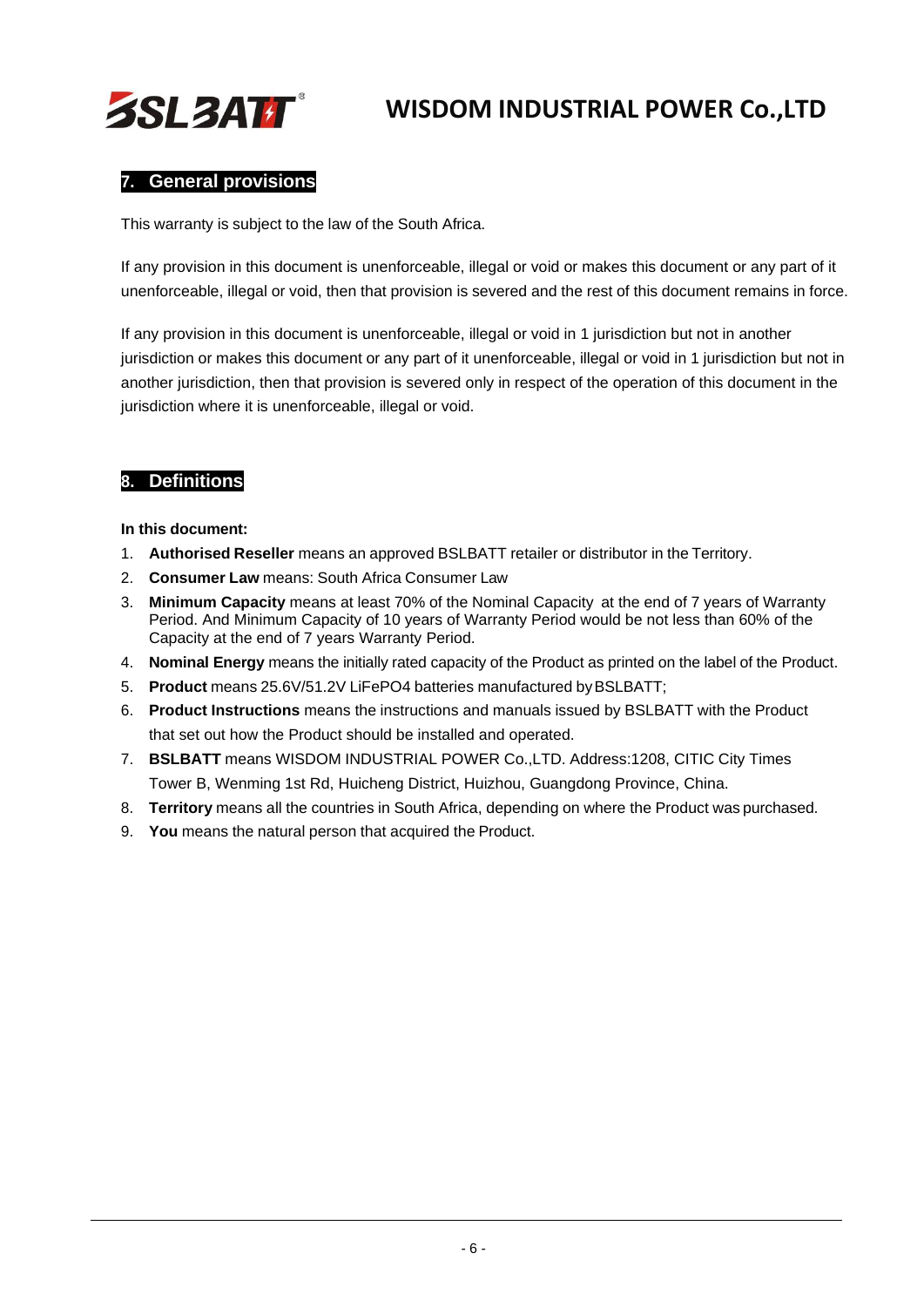### **Thank you for purchasing this advanced Lithium Iron Phosphate (LiFePO4) battery. A few tips on how to get the best from your BSLBATT battery:**

★ Protect the battery from direct sunlight although it will work well in a wide temperature range (-20 to 60 degrees C).

★ Avoid using BSLBATT in damp or wet conditions but if you do need to use it in these conditions consider using and all-weather enclosure (not included in package).

★ Observe the correct polarity otherwise permanent damage could be caused - the battery casing is marked with + and -.

- ★ Don't short circuit BSLBATT otherwise permanent damage could be caused.
- ★ BSLBATT can be connected in Parallel.

**SSL3ATT** 

★ BSLBATT can be connected in Series.

Please note when connecting up multiple batteries you must first fully charge each battery and check they don't have a voltage difference of more than 0.005V (5mV).

- ★ Most Mains lead acid battery chargers will charge the BSLBATT but some smart chargers might only charge up to 85%. If this is the case we recommend getting a new specific LiFePO4 battery charger (not included in package). However you will not cause any damage to the battery if using your old charger. For DC - DC charging please follow DC-DC charger's instructions of charging to lead acid battery if it has not LiFePO4 battery charge mode.
- ★ Keep BSLBATT battery is positioned with its termianls facing upward.

NOTE - Do not mix new BSLBATT batteries with old batteries, whether in series or parallel.

#### **9. Storage of BSLBATT Battery**

BSLBATT battery has an extremely low rate of self-discharge but if you intend not to use the battery for an extended period of time please fully charge it prior to storage. It is recommended to re-charge the BSLBATT battery once every 6 months. NOTE - Allowing the battery to over discharge (+6 months since its last charge) can lead to a shortened life.

#### **10. Connecting up your BSLBATT battery**

When connecting to the BSLBATT using the nuts and washers provided. Please connect the Positive (+) connection first before connecting the Negative (-) connection. Disconnections is the reverse process, Negative (-) first, Positive (+) last.